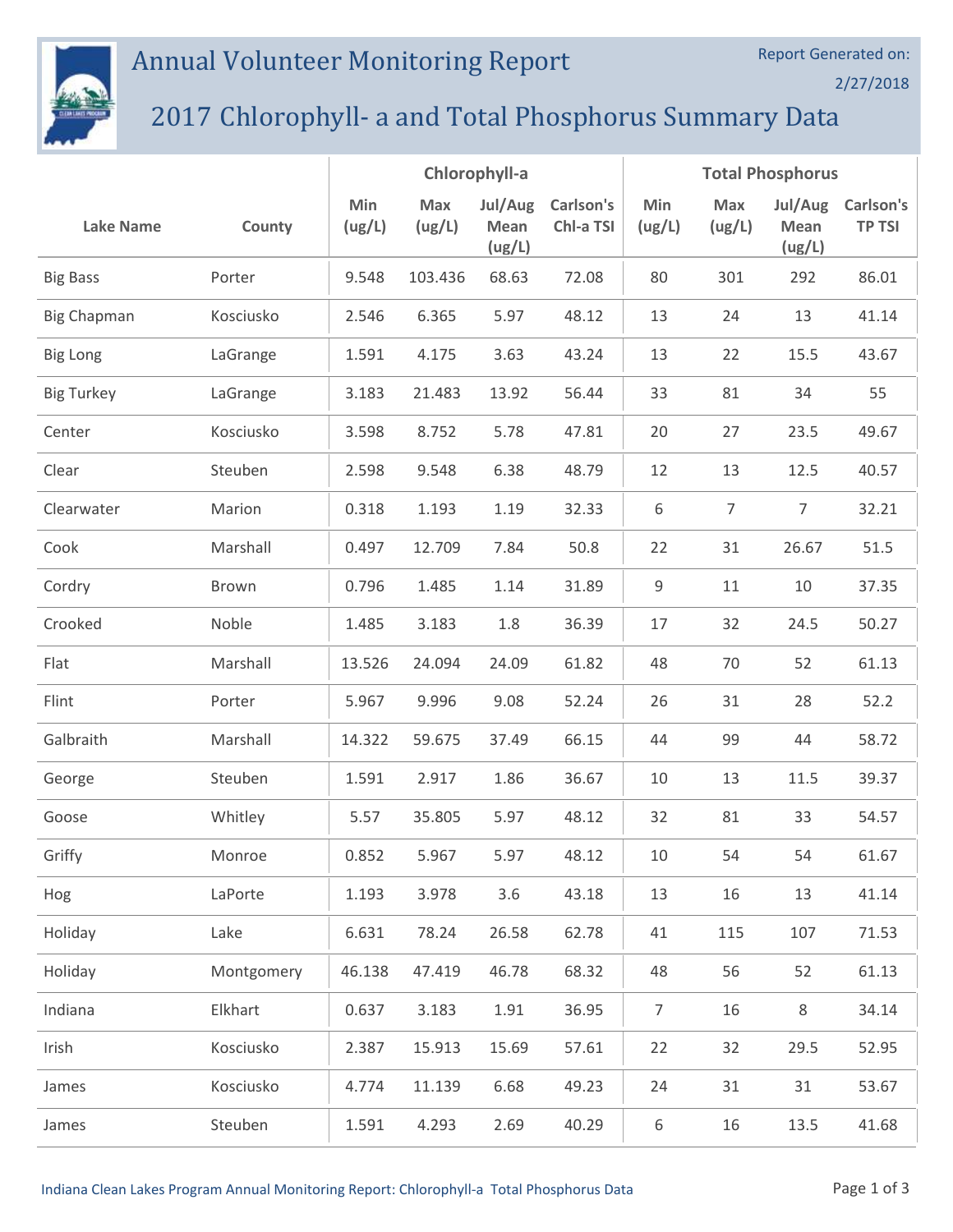|                   |           | Chlorophyll-a |               |                           | <b>Total Phosphorus</b> |               |               |                           |                            |
|-------------------|-----------|---------------|---------------|---------------------------|-------------------------|---------------|---------------|---------------------------|----------------------------|
| <b>Lake Name</b>  | County    | Min<br>(ug/L) | Max<br>(ug/L) | Jul/Aug<br>Mean<br>(ug/L) | Carlson's<br>Chl-a TSI  | Min<br>(ug/L) | Max<br>(ug/L) | Jul/Aug<br>Mean<br>(ug/L) | Carlson's<br><b>TP TSI</b> |
| Koontz            | Starke    | 1.998         | 8.525         | 7.07                      | 49.78                   | 41            | 78            | 56.5                      | 62.32                      |
| Lake of the Woods | Marshall  | 1.989         | 67.631        | 62.63                     | 71.19                   | 49            | 69            | 65                        | 64.34                      |
| Lamb              | Johnson   | 7.925         | 26.1          | 17.33                     | 58.58                   | 14            | 34            | 30                        | 53.2                       |
| Little Chapman    | Kosciusko | 7.957         | 25.196        | 17.37                     | 58.61                   | 28            | 48            | 34                        | 55                         |
| Little Crooked    | Whitley   | 1.856         | 30.433        | 16.14                     | 57.89                   | 22            | 107           | 29.5                      | 52.95                      |
| Little Turkey     | LaGrange  | 5.938         | 20.687        | 9.48                      | 52.66                   | 23            | 33            | 27                        | 51.68                      |
| Long              | Porter    | 2.387         | 9.946         | 6.63                      | 49.15                   | 16            | 30            | 25                        | 50.57                      |
| Loomis            | Porter    | 1.989         | 11.449        | 10.55                     | 53.71                   | 23            | 32            | 28.5                      | 52.46                      |
| Louise            | Porter    | 2.842         | 30.5          | 28.61                     | 63.5                    | 30            | 174           | 141.5                     | 75.56                      |
| Manitou           | Fulton    | 13.261        | 22.809        | 18.57                     | 59.26                   | 31            | 50            | 34                        | 55                         |
| Martin            | LaGrange  | 1.989         | 2.486         | 2.44                      | 39.37                   | 8             | 14            | 8.5                       | 35.01                      |
| Maxinkuckee       | Marshall  | 1.193         | 3.183         | 3.14                      | 41.82                   | 11            | 16            | 13.5                      | 41.68                      |
| North Twin        | Lagrange  | 0.99          | 1.86          | 1.42                      | 34.07                   |               |               |                           |                            |
| Ole Swimming Hole | Morgan    | $-0.796$      | 29.837        | 16.24                     | 57.95                   | 50            | 58            | 54                        | 61.67                      |
| Olin              | LaGrange  | 0.995         | 2.984         | 2.29                      | 38.72                   | 2             | 10            | 5                         | 27.36                      |
| Oliver            | LaGrange  | 0.796         | 3.183         | 3.08                      | 41.65                   | 5             | 26            | 15.5                      | 43.67                      |
| Oswego            | Kosciusko | 2.122         | 5.835         | 5.39                      | 47.13                   | 14            | 22            | 17                        | 45                         |
| Palestine         | Kosciusko | 5.47          | 22.3          | 13.88                     | 56.41                   | 50            | 112           | 81                        | 67.52                      |
| Saugany           | LaPorte   | $\mathbf 0$   | 1.989         | 1.39                      | 33.85                   | 6             | $11\,$        | 7.5                       | 33.2                       |
| Silver            | Steuben   | 1.989         | 3.183         | 2.78                      | 40.65                   | 13            | 18            | 13.5                      | 41.68                      |
| Skinner           | Noble     | 3.978         | 57.685        | 43.76                     | 67.67                   | 69            | 156           | 75.5                      | 66.5                       |
| Sweetwater        | Brown     | 0.265         | 1.857         | 1.46                      | 34.31                   | 5             | 26            | 15                        | 43.2                       |
| Syracuse          | Kosciusko | 3.183         | 4.376         | 3.18                      | 41.96                   | 11            | 20            | 13.5                      | 41.68                      |
| Tippecanoe        | Kosciusko | 1.54          | 19.096        | 10.32                     | 53.5                    | 13            | 22            | 15                        | 43.2                       |
| Wawasee           | Kosciusko | 0.265         | 9.017         | 6.1                       | 48.34                   | 10            | 15            | 11                        | 38.73                      |
| Whippoorwill      | Morgan    | 12.377        | 34.72         | 23.91                     | 61.74                   | 26            | 55            | 37                        | 56.22                      |